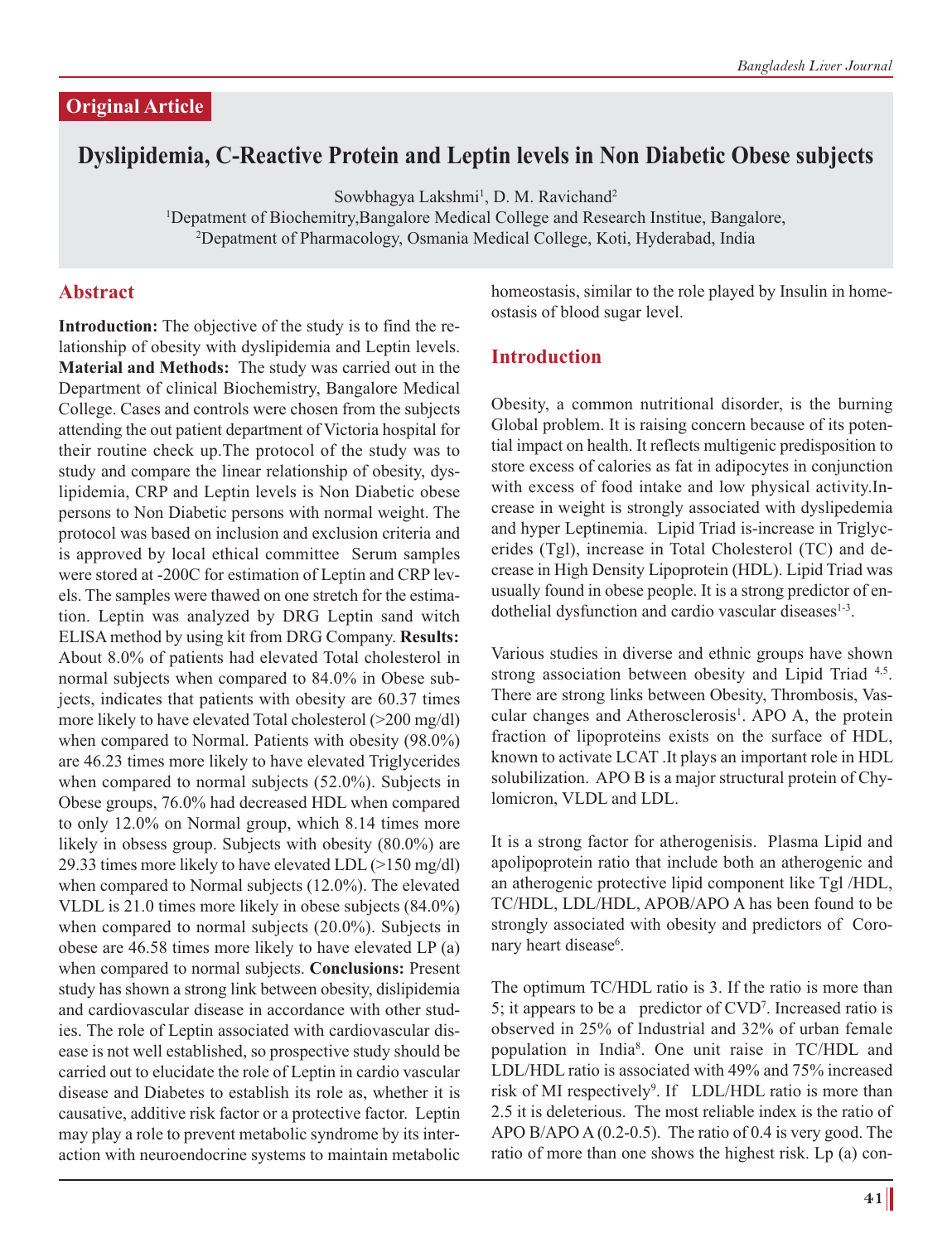tains a unique protein (apo a), highly glycosylated and structurally different from other apoprotiens. Its lipid composition and structure is similar to that of LDL. It is linked to APO B through a simple disulphide bond. It has many properties in common with LDL including in its clearance rates. Lp (a) synthesized in liver is normally present in low concentration in plasma. Raised Lp (a) more than 30 mg/dl is seen in obese subjects and in patients with coronary heart diseases (CHD), serves in stratifying patients with increased risk of  $CVD^{10,11}$ . Lp (a) inhibits fibronolysis. Increased Lp (a) associated with increased LDL, raises the risk of CVD by six times. Hyperlipidemia promotes functional abnormalities and structural vascular wall injury.

CRP is a normal alpha globulin, which increases in inflammatory process. Higher CRP levels indicates a low-grade systemic inflammation<sup>11,12</sup> CRP levels are elevated in response to inflammation, acute infections and M.I. Systemic inflammation is associated with increased serum Leptin concentration<sup>13</sup>. It is becoming clear that adipocytes is not merely an inert organ for storage of energy but it also secretes a host of factors that interact with each other to have an effect on various metabolic activities.

Leptin is a protein with 167 amino acids, a member of cytokine family coded by ob gene<sup>14</sup> primarily secreted by adipocytes directly proportional to adipocytes mass and BMI<sup>15</sup>. Its levels are rich in hypothalamus<sup>16</sup> known to regulate body weight. It plays important role in appetite metabolism and energy balance $17,18$ . Leptin is known to stimulate the sympathetic nervous system for a peripheral signal linking adiposity and central neural networks<sup>19</sup> by receptor signal through Tyrosine kinase leading to phosphorylation of members of signal transducer pathway and activator of Transcription protein.

One set of oroxogenic neurons produce appetite stimulating neurotransmitter (NPY), second set of anorexogenic neurons produce appetite suppressing neuropeptide (∝MSH)20.

Leptin is known to reduce the expression of NPY and stimulates the expression of ∝MSH, suppressing the anabolic pathway and/ or activating catabolic pathway16 Leptin has effect on he key organs of metabolism including brain, liver, fat and pancreas<sup>21</sup>. It regulates neuroendocrine function and its secretion, pulsatile with TSH secretion which potentiall increases thermogenesis, by increasing BMR through T3 and T4 levels leading to weight loss. It has a permissive role in the onset of puberty and ovulation<sup>22</sup>. Hyper Leptinemia or Leptin resistance is often associated with dyslipidemia and central obesity<sup>23</sup>. Remarkable linear relationship exists between rise in BMI and Leptin<sup>23</sup> to promote angiogenesis<sup>24</sup>, platelet aggregation<sup>25</sup>, and Thrombo $sis^{26}$ .

Experiments on mice by Pellymounter has shown that, Leptin to have anti Diabetic activities<sup>27</sup>, highly efficacious as an anti Diabetic agent and in weight reduction. In Leptin deficient rodents, 1 to 7 kgs of weight reduction was seen in rodents by giving low dose of recombinant Leptin in Leptin deficient Rodents. Hyper Leptinemia prevents lipotropic cardiomyopathy in mice<sup>28</sup>. Rodents and Humans with genetic deficiencies in the Leptin system become morbidly obese supports the importance of Leptin in regulation of energy balance<sup>29</sup>. Leptin deficiency is corrected by the administration of Leptin at doses that raise serum concentration 20-30 times the normal concentration of the animal or human fat mass $28$ 

### **Materials and Methods**

The study was carried out in the Department of clinical Biochemistry, Bangalore Medical College. Cases and controls were chosen from the subjects attending the out patient department of Victoria hospital for their routine check up.The protocol of the study was to study and compare the linear relationship of obesity, dyslipidemia, CRP and Leptin levels is Non Diabetic obese persons to Non Diabetic persons with normal weight. The protocol was based on inclusion and exclusion criteria and is approved by local ethical committee.

## **Control**

N=20 age and sex matched healthy individuals with normal weight (BMI 20-25) without clinical evidence of any disease.

#### **Cases**

Non-Diabetic obese persons with BMI>30 without clinical evidence of any disease. . They were non alcoholic and non smokers.

## **Exclusion criteria**

Subjects with hypertension and elevated blood sugar levels, infection and inflammation were excluded from the study.

Detailed history of subjects regarding their socioeconomic status, dietary habits, family history for metabolic disorders, their physical activity were taken. Most of them had no family history of Diabetic Mellitus and Hypertension. They were on sedentary life style with overeating tendencies.

Venous blood was collected on overnight fasting at morning 9AM. Blood samples were allowed to clot and serum was separated by centrifugation.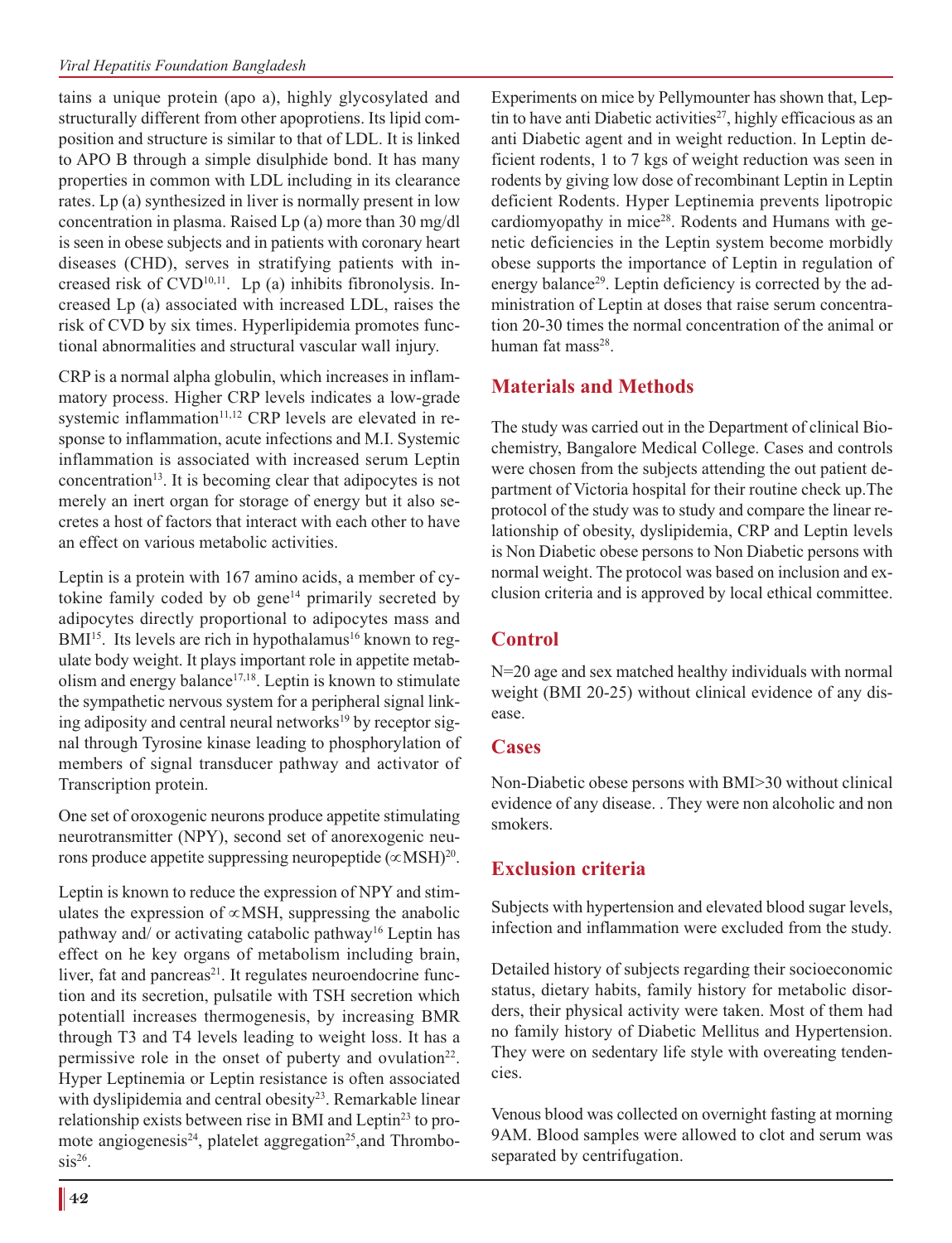Following parameters were estimated in both cases and controls on the same day of blood collection in auto analyzer- ERBA 600 by using standard kits. Baseline evaluation included determination of Blood sugar, urea and creatinine levels to rule out metabolic disease and organ dysfunction. Leptin levels was estimayed by ELISA method. Serum samples were stored at  $-20^{\circ}$ C for estimation of Leptin and CRP levels. The samples were thawed on one stretch for the estimation. Leptin was analyzed by DRG Leptin sand witch ELISA method by using kit from DRG Company. Standard curve was drawn by using various standards of increase in concentration provided in the kit. Controls were run to ascertain reliability of values.Serum samples were diluted 1:10 and the Leptin levels were found out by using the standard curve.

### **Study Design**

A Case-Control study consisting of 50 Non-diabetic cases subjects (With BMI >30) and 25 non-diabetics with normal weight (BMI 20-25) is undertaken to study the effect of obesity on Lipid parameters, Leptin and CRP.

The Blood sugar levels in Normal and Obese groups are statistically comparable, and are clinically within the Normal group to support the non-diabetic population.

The Total cholesterol (mg/dl) is 184.12 (SD:45.21) and in obese it was 271.66(SD:40.03), the cholesterol level is significantly increased in non-diabetic group with P<0.001\*\* and effect of obesity on total cholesterol is very large  $(d=2.07)$ . Total cholesterol is also clinically significant apart from statistical significant.

Triglycerides in Normal group was 144.91(SD: 47.86) and in Obese it was 277.98 (SD: 79.76), Triglycerides is significantly and clinically elevated in Obese group with very large effect  $(d=2.09, P<.001)$ . HDL in the normal subjects was 41.72(SD: 9.54) and in obese subjects it was 30.88(SD: 4.85), the HDL is statistically and clinically decreased in obese subjects with very large effect  $(d=1.59, P<0.001)$ . VLDL was observed in normal subjects was 38.40(SD:35.57) and it was 58.34 (SD: 24.69) in Obese group , the VLDL is statistically and clinically elevated in obese subjects with moderate effect (d=0.69, P=0.006).LDL in Normal subject was 108.48S(SD: 34.44) and in case it was 178.62(SD: 33.63), the elevation of LDL in obese is statistically and clinically significant with very large effect (d=2.05, P<0.001).

APO-A in Normal subjects was, 129.04(SD: 12.70) and in obese it was 115.40(SD: 23.36), the decrease in APO-A in obese is statistically significant with moderate effect  $(d=0.66, P=0.008)$ . APO-B, in Normal subjects was

74.72(SD: 19.40) and in obese group it was 140.82 (SD:29.17), the APO-B is significantly elevated in obese with very large effect  $(d=2.48, P<0.001)$ . LP(a) is significantly increased in obese subjects (37.48±13.67) and it is  $18.00\pm17.53$  in normal subjects, LP(a) is significantly increased in obese subjects when compared to Normal subjects with very large effect  $(d=1.28, P<0.001)$ 

About 8.0% of patients had elevated Total cholesterol in normal subjects when compared to 84.0% in Obese subjects, indicates that patients with obesity are 60.37 times more likely to have elevated Total cholesterol (>200 mg/dl) when compared to Normal. Patients with obesity (98.0%) are 46.23 times more likely to have elevated Triglycerides when compared to normal subjects (52.0%). Subjects in Obese groups, 76.0% had decreased HDL when compared to only 12.0% on Normal group, which 8.14 times more likely in obsess group. Subjects with obesity  $(80.0\%)$  are 29.33 times more likely to have elevated LDL (>150 mg/dl) when compared to Normal subjects (12.0%). The elevated VLDL is 21.0 times more likely in obese subjects (84.0%) when compared to normal subjects (20.0%). Subjects in obese are 46.58 times more likely to have elevated LP (a) when compared to normal subjects.

### **Discussion**

Present study shows association of dyslipidemia, raised CRP and increased Leptin levels in Non Diabetic obese cases (BMI>30) as compared to Non Diabetic normal weight subjects.Obesity has an unusually adverse effect on metabolic profile. Many underlying mechanism in addition to adiposity are likely to play a role in causing dyslipedema and its associated effects on health. The study showed elevated levels of Tgl  $(p<0.001)$  with a large effects of d=2.09, Total cholesterol ( $p$ <0.001), VLDL( $p$ < 0.006), LDL (p<0.001), APO B (p<0.001). Lp (a) (p<0.001), decreased levels of APO A ( $p<0.05$ ), HDL ( $p<0.001$ ). The study shows raised CRP ( $p<0.05$ ), and Leptin levels (p<0.001) in cases as compare to controls. Similar finding has been reported by Daneesh etal12 showing strong inverse relationship between atherogenic and atherogenic protective factors in linking obesity and dyslipidemia.

APO A, the chief protein of HDL is an activator of LCAT, which esterifies cholesterol, thus helps in lowering cholesterol level by reverse transport mechanism. It has an important role in regulating LDL metabolism and in APO (B) degradation.

APO B is the apoprotein of LDL. Triglyceride is the major component of LDL and VLDL. Decrease in atherogenic protective factor- APO A and HDL accounts for the increased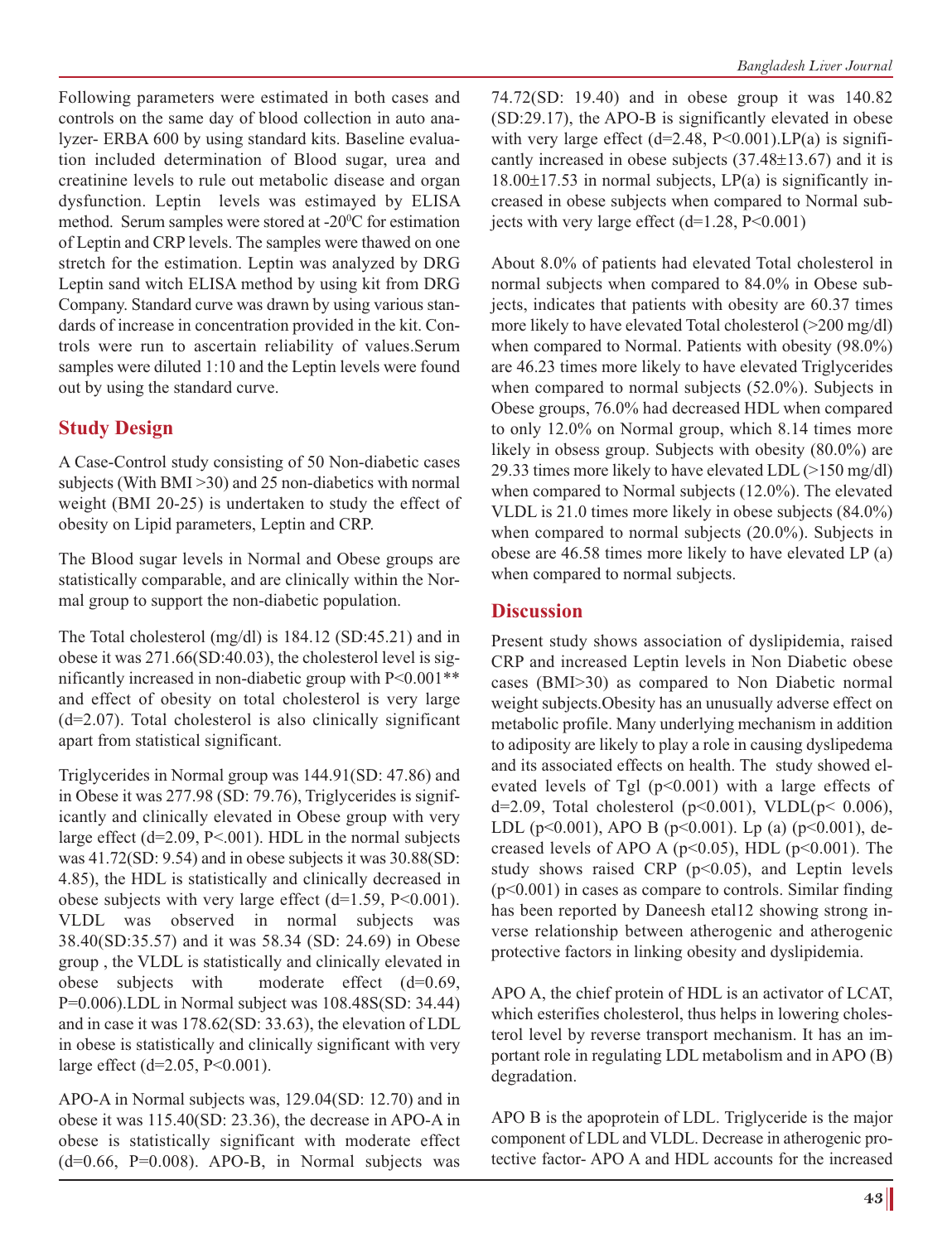#### *Viral Hepatitis Foundation Bangladesh*

LDL ,VLDL, Tgl and Cholesterol levels asserting the role of HDL as good Cholesterol in clearing cholesterol level and in lowering LDL fraction. Predominance of small dense LDL significantly increases Triglyceride concentration.

There is significant increase in  $Lp(a)$  ( $p<0001$ ) in cases as compared to controls . Lp(a) has cholesterol rich cores similar to LDL. It could promote cholesterol delivery in to the artery wall known to stimulate smooth muscle proliferation. Increase in CRP ( $p<0.05$ ) concentration in cases as compared to cases indicates a low grade systemic inflamma $tion<sup>12,30</sup>$ .

HDL Cholesterol has antioxidant, antithrombotic and antiinflammatory action<sup>31,32</sup> relationship between decreased HDL, APO A with increased CRP levels indicates the role of CRP in anti inflammatory action<sup>33</sup>. Dyslypidemia with poor physical activity may show anti oxidant activity with proinflammatory state<sup>34</sup>.

The study shows the ratios of atherogenic and atherogenic protective factors. TC /HDL ratio is more than five in obese subjects as compared to controls.LDL/HDL ratio is more than five in cases, Tgl/HDL ratio is 9.7 as compared to 5.3 in controls. APO B/APO A ratio is more than one showing the levels being deleterious .Most obese subjects have high serum leptin levels and presumed to have leptin resistence<sup>35</sup>

Tgl/HDL ratio suggests a metabolic interaction between Triglyceride and cholesterol rich lipoprotein in increasing the risk of MI. Higher Leptin level in obese subject is in agreement with other studies<sup>15,20</sup>. Hyper Leptinemia is strongly associated with obesity and dislipidemia substantiating the statement that "Fat talks to brain". Adipocytes are signaling the brain to stimulate the central mechanism to regulate food intake and energy expenditure<sup>36</sup>. Pellymounter<sup>27</sup> indicated Leptin as an anti Diabetic agent and weight reducing substance. Many animal experiments have shown hyper Leptinemia to prevent lipotropic cardiomyopathy28,37. Lipotoxic cardiomyopathy was completely prevented by elevating plasma Leptin levels in mice and rodents28.

## **Conclusion**

Present study has shown a strong link between obesity, dislipidemia and cardiovascular disease in accordance with other studies. The role of Leptin associated with cardiovascular disease is not well established, so prospective study should be carried out to elucidate the role of Leptin in cardio vascular disease and Diabetes to establish its role as, whether it is causative, additive risk factor or a protective factor. Leptin may play a role to prevent metabolic syndrome by its interaction with neuroendocrine systems to maintain metabolic homeostasis, similar to the role played by Insulin in homeostasis of blood sugar level. Complete knowledge of intricate mechanism of adipocytes and its metabolic role along with hormonal, neuronal interactions is essential to understand the action of Leptin in weight reduction. It is also crucial to know the Pharmokinetic and Pharmodynamic profile of Leptin, for its utilization as a therapeutic agent in clinical diagnosis and treatment of obesity and its associated disorders.

Epidemiological study and further research has to be carried out to elucidate the ultra molecular mechanisms in underlying the hormonal regulations of Leptin production and its strong link to Endocrine syndrome, which helps to solve the global problem of obesity and its associated disorders.

### **Acknowledgement**

The project was sponsored by Rajiv Gandhi University of Health Sciences, Bangalore, Karnataka.Statistical analysis was done by K. P. Suresh, Scientist (Biostatistics Institute of Animal Nutrition & Physiology, Bangalore-560030.

## **References**

- 1. Austin MA. Plasma Triglyceride and coronary artery disease. Arteriosclerosis 1991;11:12-14.
- 2. Denke.MA. Sepos CT, Grundy SM. Excess body weight, an under recognized contributer to dyslipidiemia in white American women Arch-Intern Med 1994;154:401-410.
- 3. Sterfled B, Sidney S, Jocobs D.Jr, et al . Seven year changes in physical fitness, physical activity and lipid profile in the cardia study coronary artery risk development in young adults. Ann. Epidemiol 1999;9 (1):25-35.
- 4. Folsom. AR, Burke. GL , Ballow.C, Jocob Dr.Jr.et al. Relation of body fatness and its distribution to cardiovascular risk factors in young block and white. The role of insulin. Am.J.Epidiol 1989;130: 911-924
- 5. Barbara. V Howard, Bogardus. C, Ravussin E, Foley. JE et al. Stuies of the etiology of obesity in Pima Indians. Am.J.Clin.Nutr1991; 53.1577-1585.
- 6. Daniel J, Rader, Machael, Davidson, H, Richard J, Caplan John S Pears(2003). Lipid and Apocipoprotien Ratios. Association with coronary artery disease and effects of Resovastatin compared with Astrovastatin Pravastatin and Simvastatins. AMJ.cardiology 2003;91(5A):20-24
- 7. Ladeia A.M, Guimaraies. AC, and Lima. J.C (1994). The Lipid profile in coronery artery disease. Am. Brez. Cardiol 1994;63(2): 101-106
- 8. Enas A, Enas A, Senthilkumar, Vijaya Juturu and Gupta Rajeev 2001. Coronary Artery Disease in women, India.Heart Jan 2001;53:282-292.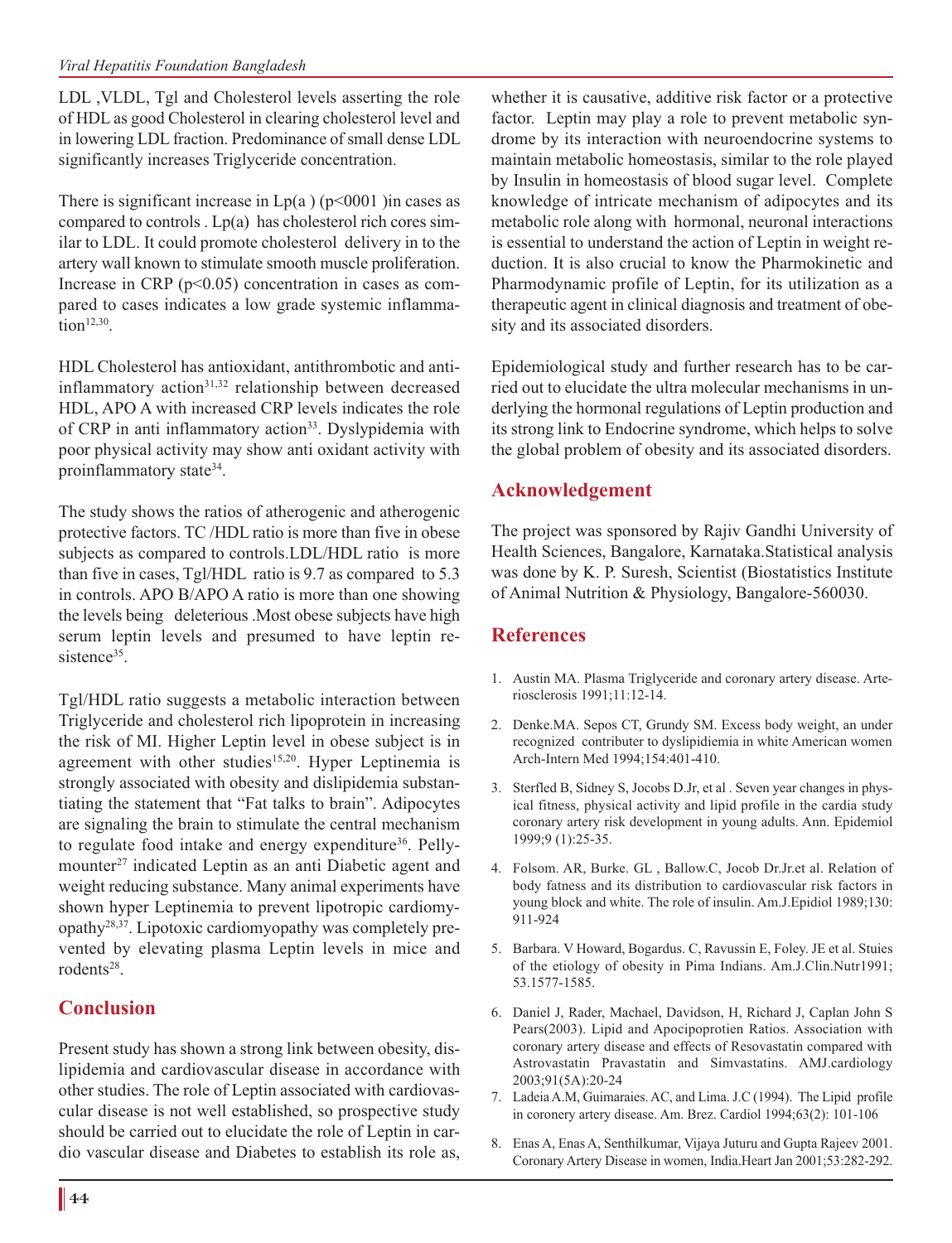- 9. Michael Gaziano.J, Charles H, Hennekens, Christopher, O'Donnell, John Breslow and Jublie E, Burring 1997. Fasting Triglycerides HDL and the risk of Myocardial infarction.Circulation 1997; 96:2520-2525
- 10. Lars Berglund, Rajashekar Ramakrishnan . Atheroclerosis thrombosis vascular Bio 2004;24:2219-2226.
- 11. Danesh.J, Wheeler. JG, Hirchfield. GM, Edas et al C. reactive protein and other circulating markers of inflammation in the preduction of C.A, D. New Eng J Med 2004;350 (140): 1387-1397
- 12. Berg,A>H;Scherer,P.E. Adipose tissue, inflammation and cardio vascular disease. Circ.Res 2005; 96:336-349.
- 13. Hernandez.C, Simo R ,Chacon.P, Sabin P et al. .Influence of surgical stress and parenteral nutrition on Serum Leptin concentration.
- 14. Freidmann.JM. The functions of Leptin in nutrition weight and physiology. Nutrition Reviews 2002; 11 suppl: 1-14.
- 15. Haluzik. M, Fiedler .J, Nedvidkova. J, Ceska. R. Sirum Leptin concentration in patients with combined hyperlipedimia relationship to syrum lipid and hyperprotiens. Physiol. Res 1999;48:363-368
- 16. Elias.CF, Aschkenasi.C Lee.C Kelly . J et al . leptin differentially regulates NPY and POMC neurons projecting to the lateral hypothalamic area. Neuran 1999; 23:775- 786
- 17. Van Dijk. G 2001. The role of Leptin in the regulation of energy balance and Adiposity. J neuroendocrinol 2001: 9132-9132
- 18. Robert.V Considine, Madhur K. Sinha, Mark.L.Heiman, Aidas Kriauciunas. Et al. Serum immuno reactiveLeptin concentration in normal weight and obese humans. N.E.J.M 1996;334 Feb(1): 292-295
- 19. Campfield LA, Smith FJ, Guisez.Y, Devos.R, Burn. P. Recombinant mouse OB protein-evidence for a peripheral signal linking adiposity and central neural networks. Science 1995; 269: 546-549.
- 20. Harvey. J, Ashford M.L.J leptin in CnS much more than a satiety sign. Neuro Pharmacology 2003;44:845-854
- 21. Alif Arioglu oral, Vinaya Simha, Elaine Ruiz, Alexa Andewelf et al. leptin replacement therapy for lipodystrophy.
- 22. Farroqi. IS, Jebb.SA, Langmack. G. et al. Effects of recombinant leptin therapy in a child with congenital Leptin deficiency. NEJM 1999; 341:879-884.
- 23. Peelman F, Waelout W, Iserentant H, et al. Leptin: Linking adipocyte metabolism with CV and autoimmune disease Prog.Lip.Res 2004; 43 July(4): 283-301
- 24. Sierra-Honigmann M.R, Nath AK, Murakami C. et al. Biological action of Leptin as an angiogenic factor Science 1998;281: 1683-6
- 25. Nakata M, Yada T, Soejma,N, Maruyama I. Leptin promotes aggregation of human platelets via the long form of its receptor Diabetes 1999 ; 48: 426-9
- 26. Bodary PF, Westrick RJ, Wickonheiser KJ, Shan YC, Eitzmon DT. Effect of Leptin on artificial thrombosis following vascular injury in mice.JAMA 2002; 24:112-117
- 27. Pelleymounter MA et al. Effects of the obese gene product on body weight regular in ob/ob mice. Science 1995; 269 July (5253): 540-3
- 28. Lee.Y, Naseem. R.H,Duplomb,L,Park,B.H.etal. Hyperleptinemia prevents lipotoxic cardiomyopathy in acyl CoA synthase transgenic mice Proc.Natl.Acad.Sci. USA 101:13624-13629.
- 29. Mantague. CT, Farooqi IS, Whitehead JP Soos . MA et al Congenital leptin dificiancy is associated with severe early answer obesity in humans. Nature 1977; 387: 903-908.
- 30. Rowley K, Walker K Z, Cohen J, Jenkins A J.etal. Inflamation and vascular endothelial activation in an Aboriginal population. Relationship to coronary disease risk factorsand nutritional markers. Med .J AUST 2003;178(10): 495-500.
- 31. Barter P.J ,Nicholls S,Rye K A , Anantharamaiah G M et al Anti inflamatary properties of HDL Cir Res 2004 ; 95(8) 764-772
- 32. Shemesh.T, Rowley. KG, Jenkins. A, Brimblecombe. J. et al . Serum leptin in normal weight and obese humans. New Eng J Med 1996;334:15442-15445
- 33. Greenberg. AS, Obin. MS. Obesity and the role of adipose tissue in inflammation and metabolism. Am J Clin Nutri 2006;83: 461-465
- 34. Yudkan. JS, Stehower. CD, Emeis. J J, Coppack. SW. C. Reactive protein in healthy subject association with obesity, insulin resistance and endothelial dysfunction. A potential role for cytokines originating from adipose tissue. Arterioscler. Thromb Vas Biol 1999;19: 972-978.
- 35. Mantzoros. CS, Flier.JS. Leptin as a therapeutic agent Trials and Tribulations. J Clin Endocrinol Met 2000;85:4000-4002
- 36. Schwartz M.W Central nervous system regulation of food intake Obesity 2006; 14:1-8
- 37. Unger.R.H. Hyperleptinemia protecting the heart from lipid overload. Hypertention 2005;45:1031-1036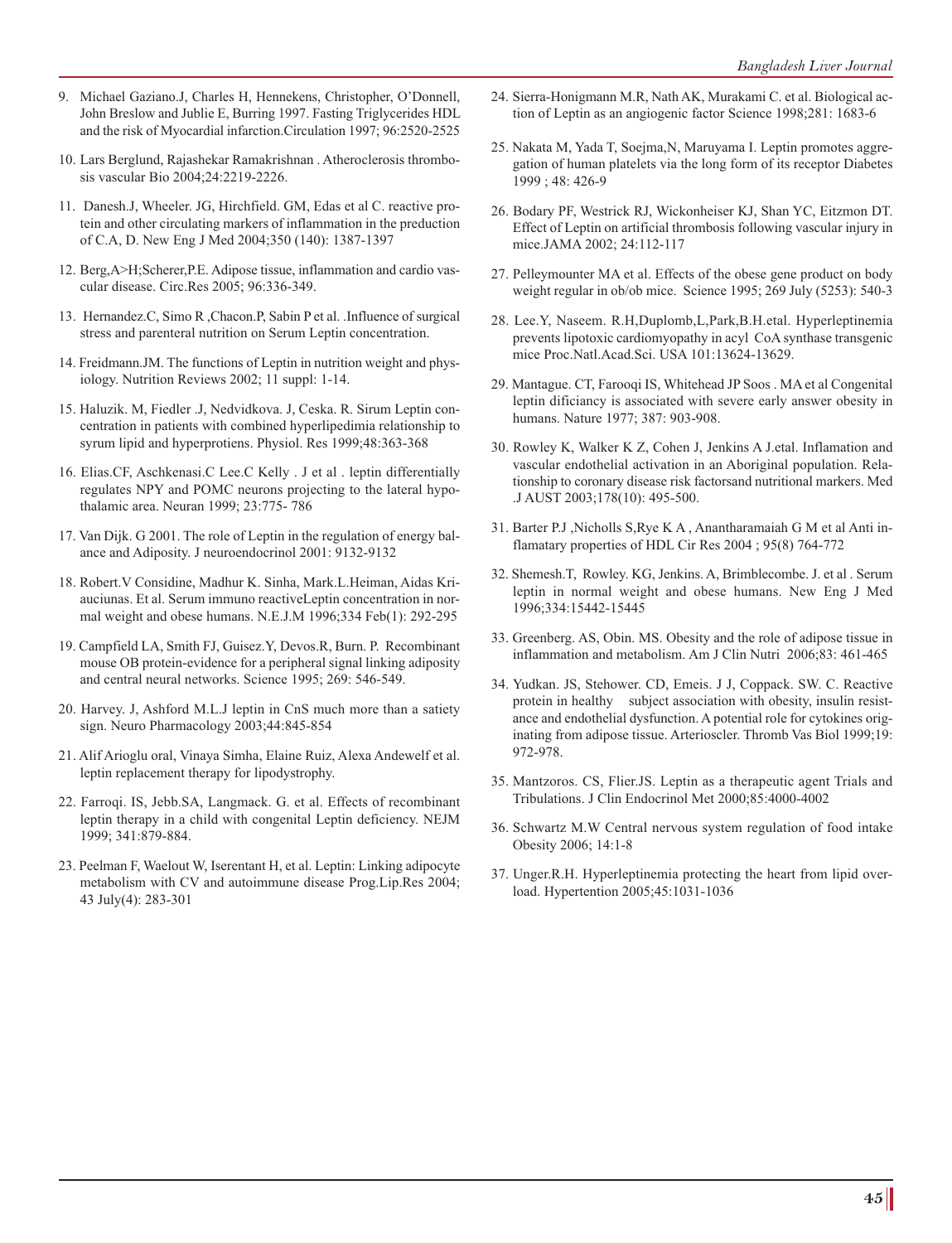| Age distributi | <b>Normal</b>            |               | <b>Obese</b>      |               | <b>Total</b>   |               |
|----------------|--------------------------|---------------|-------------------|---------------|----------------|---------------|
| on in years    | N <sub>o</sub>           | $\frac{0}{0}$ | N <sub>o</sub>    | $\frac{0}{6}$ | No             | $\frac{0}{0}$ |
| $20 - 30$      | 5                        | 20.0          | 6                 | 12.0          | 11             | 14.7          |
| $31 - 40$      | $\overline{7}$           | 28.0          | 12                | 24.0          | 19             | 25.3          |
| $41 - 50$      | $\overline{4}$           | 16.0          | 21                | 42.0          | 25             | 33.3          |
| 51-60          | 6                        | 24.0          | 5                 | 10.0          | 11             | 14.7          |
| 61-70          | 3                        | 12.0          | $\overline{4}$    | 8.0           | 7              | 9.3           |
| >70            | $\overline{\phantom{a}}$ | -             | $\overline{2}$    | 4.0           | $\overline{2}$ | 2.7           |
| Total          | 25                       | 100.0         | 50                | 100.0         | 75             | 100.0         |
| $Mean \pm SD$  | 43.88±14.46              |               | $45.10 \pm 12.34$ |               | 44.69±12.99    |               |
|                |                          | $(20-70)$     | $(22-75)$         |               |                | $(20-75)$     |

#### Table 1. Age distribution

Age in Normal group was 43.88 years with SD 14.46 and in the Obese group 45.10 years and SD 12.99 years and the difference in age between the two groups is statistically matched with P=0.704.

| Table 2. Blood Sugar levels in Normal and Obese subjects |  |  |  |
|----------------------------------------------------------|--|--|--|
|----------------------------------------------------------|--|--|--|

| Blood sugar levels (mg/dl) | Normal $(n=25)$                                          | Obese $(n=50)$    |  |
|----------------------------|----------------------------------------------------------|-------------------|--|
| Range                      | 71-140                                                   | 57-171            |  |
| Mean $\pm$ SD              | $90.40 \pm 16.81$                                        | $90.82 \pm 24.49$ |  |
| Inference                  | Sugar values are comparable statistically with $P=0.939$ |                   |  |

Table 3. Levels of Lipid parameters between Normal and Obese subjects Results are presented in Mean ± SD (Min-Max)

| Lipid parameters          | <b>Normal</b>                | <b>Obese</b>                   | P value         | Effect size $(d)$ |
|---------------------------|------------------------------|--------------------------------|-----------------|-------------------|
| Total cholesterol (mg/dl) | $184.12 \pm 45.21 (105-318)$ | $271.66 \pm 40.03$ (196-386)   | $\leq 0.001$ ** | 2.07(VL)          |
| Triglycerides (mg/dl)     | $144.91 \pm 47.86(76-235)$   | $277.98 \pm 79.76$ (162-519.0) | $0.006**$       | $2.09$ (VL)       |
| $HDL$ (mg/dl)             | $41.72 \pm 9.54 (28-61)$     | $30.88 \pm 4.85$ (21-44)       | $\leq 0.001**$  | $1.59$ (VL)       |
| $VLDL$ (mg/dl)            | $38.40 \pm 35.57$ (15-180)   | $58.34 \pm 24.69$ (32-190)     | $0.006**$       | $0.69 \; (M)$     |
| $LDL$ (mg/dl)             | $108.48 \pm 34.44 (37-155)$  | $178.62 \pm 33.63$ (102-259)   | $\leq 0.001**$  | $2.05$ (VL)       |
| $APO-A$                   | $129.04 \pm 12.70$ (93-168)  | $115.40 \pm 23.36(40-176)$     | $0.008**$       | $0.66$ (M)        |
| $APO-B$                   | $74.72 \pm 19.40$ (29-101)   | $140.82 \pm 29.17(68-211)$     | $\leq 0.001$ ** | $2.48$ (VL)       |
| LP(a)                     | $18.00 \pm 17.53$ (9-99)     | $37.48 \pm 13.67$ (8-68)       | $\leq 0.001**$  | $1.28$ (VL)       |

S: Small Effect; M: Moderate Effect; L: Large effect and VL: Very Large effect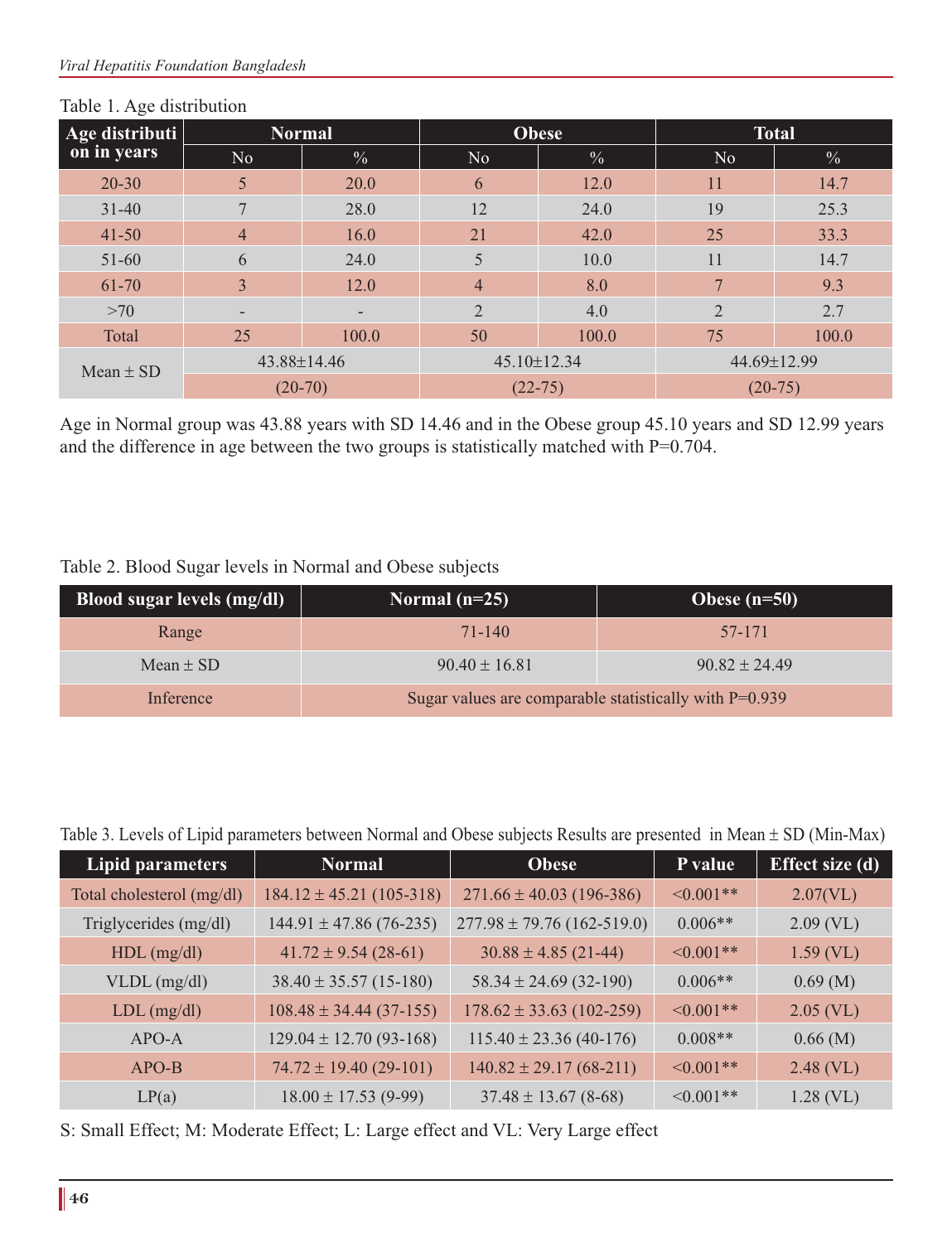| <b>Lipid parameters Ratio</b> | <b>Normal</b>                | <b>Obese</b>                   | P value         |
|-------------------------------|------------------------------|--------------------------------|-----------------|
| Cholesterol/HDL               | $4.62 \pm 1.72$ (3.02-10.97) | $8.86 \pm 2.19 (0.77 - 13.31)$ | $\leq 0.001$ ** |
| LDL/HDL                       | $2.69 \pm 1.04$ (1.32-5.10)  | $5.96 \pm 1.61(3.32 - 10.43)$  | $\leq 0.001$ ** |
| Triglycerides/HDL             | $5.30 \pm 6.26$ (1.64-31.03) | $9.70 \pm 4.56$ (4.41-32.76)   | $0.001**$       |
| LDL/APO-B                     | $1.36 \pm 0.39$ (0.80-2.78)  | $1.33 \pm 0.43$ (0.60-2.85)    | 0.773           |
| HDL/APO-A                     | $0.33 \pm 0.07$ (0.22-0.68)  | $0.28 \pm 0.09$ (0.18-0.78)    | $0.039*$        |
| $APO-B/APO-A$                 | $0.58 \pm 0.15(0.22 - 0.81)$ | $1.29 \pm 0.51(0.62 - 3.55)$   | $\leq 0.001$ ** |

Table 4. Levels of ratio of Lipid parameters between Normal and Obese subjects Results are presented in Mean  $\pm$  SD (Min-max)

LDL/APO-B ratio is not statistically significant between the group

| Table 5. Levels of CRP and Leptin between Normal and Obese Results are presented in Mean $\pm$ SD (Min-Max) |  |  |
|-------------------------------------------------------------------------------------------------------------|--|--|
|                                                                                                             |  |  |

| <b>CRP</b> and Leptin | <b>Normal</b>                | <b>Obese</b>                  | P value         | <b>Effect size</b> |
|-----------------------|------------------------------|-------------------------------|-----------------|--------------------|
| CRP(mg/l)             | $0.41 \pm 0.46$ (0-1.91)     | $0.87 \pm 0.82$ (0-3.38)      | $0.013*$        | $0.63$ (M)         |
| Leptin(ng/ml)         | $4.74 \pm 2.64$ (1.00-12.00) | $38.52 \pm 23.01$ (10.0-96.0) | $\leq 0.001$ ** | $1.77$ (VL)        |

CRP in Obese subjects is significantly increased (0.87±0.82) when compared to Normal subjects (0.41±0.46) with moderate effect  $(d=0.63, P=0.013)$ 

Leptin is significantly increased in obese subjects (38.52±23.01) when compared to Normal subjects  $(4.74\pm2.64)$ , with very large effect ( d=1.77, P<0.001).

Table 6. Number and percentage of subjects having elevated Lipids in Normal and Obese groups Results are presented in Number (%)

| <b>Lipid Parameters</b>                  | Normal $(n=25)$ | Obese $(n=50)$ | P value        | <b>OR(95% CI)</b>    |
|------------------------------------------|-----------------|----------------|----------------|----------------------|
| Total cholesterol $(>230 \text{ mg/dl})$ | $2(8.0\%)$      | 42 $(84.0\%)$  | $\leq 0.001**$ | 60.37 (11.82-308.38) |
| Triglycerides $(>150 \text{ mg/dl})$     | $11(44.0\%)$    | 49 (98.0%)     | $\leq 0.001**$ | 46.23 (6.37-381.36)  |
| $HDL$ (<35 mg/dl)                        | $7(28.0\%)$     | $38(76.0\%)$   | $\leq 0.001**$ | $8.14(2.74 - 24.17)$ |
| $LDL (>150$ mg/dl)                       | $3(12.0\%)$     | $40(80.0\%)$   | $\leq 0.001**$ | 29.33 (7.29-117.29)  |
| VLDL $(>40 \text{ mg/dl})$               | $5(20.0\%)$     | 42 $(84.0\%)$  | $\leq 0.001**$ | 21.00 (6.09-72.40)   |
| $Lp(a)$ (>30 mg/dl)                      | $1(4.0\%)$      | 33 $(66.0\%)$  | $\leq 0.001**$ | 46.58 (5.79-374.48)  |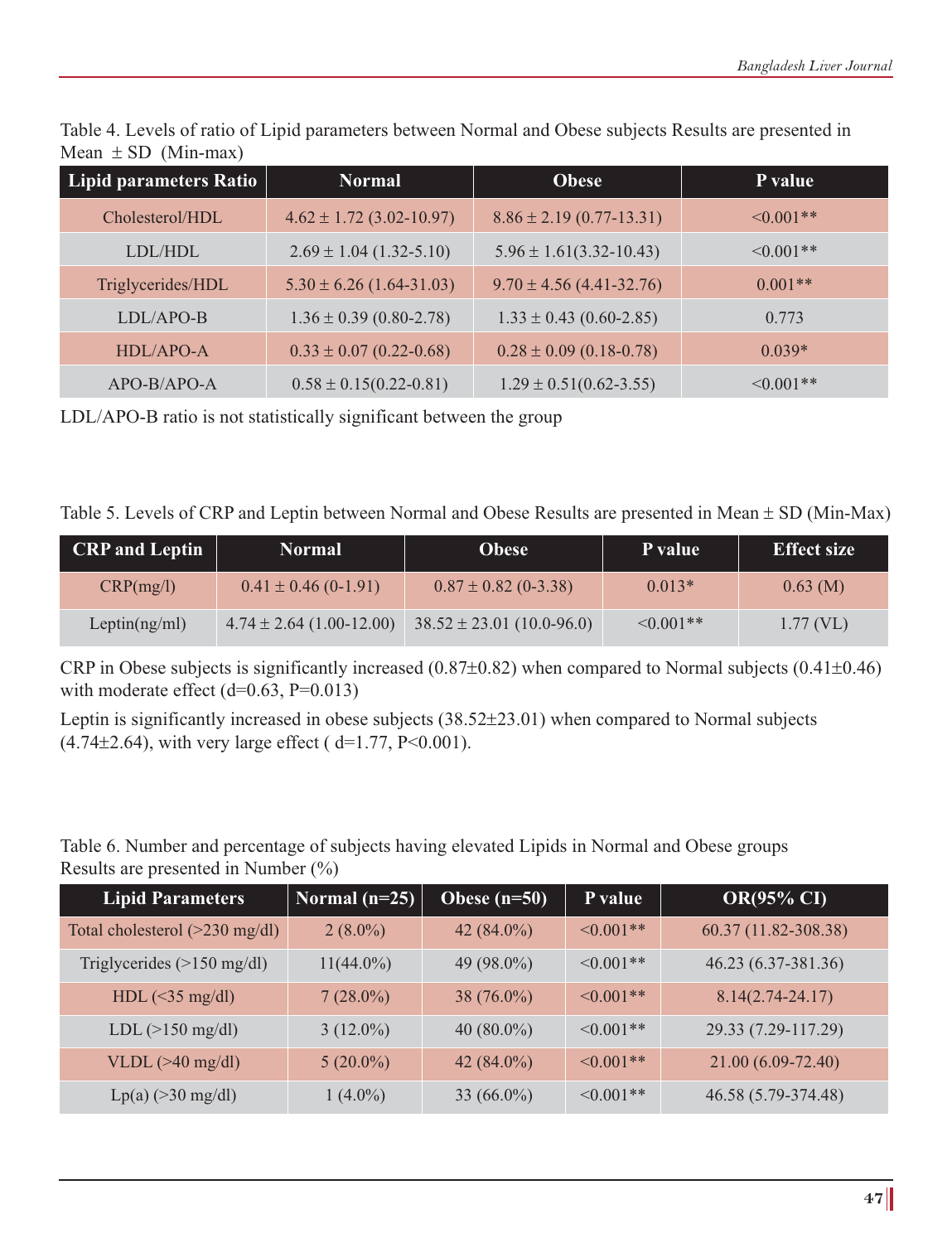Table 7. Number and percentage of subjects having elevated CRP and Leptin in Normal and Obese groups. Results are presented in Number (%)

| <b>CRP</b> and Leptin                                   | Normal $(n=25)$ | Obese $(n=50)$ | P value  | <b>OR (95%CI)</b>  |
|---------------------------------------------------------|-----------------|----------------|----------|--------------------|
| CRP (>1.0mg/l)                                          | $2(8.0\%)$      | 13 $(26.0\%)$  | $0.066+$ | $4.04(0.83-19.55)$ |
| Leptin<br>(Male: $2-5$ ng/ml)<br>(Female: $4-11$ ng/ml) | $4(16.0\%)$     | 49 $(98.0\%)$  | < 0.001  | 257.20             |

Elevated CRP  $\geq$  1.0 mg/l) is significantly more (4.04 times more ) in obese group when compared to normal subjects with P=0.066, while the Leptin is 257.20 times more likely to be elevated in obese groups (98.0%) when compared to normal subjects  $(16.0\%)$  with  $p < 0.001**$ .

Figure 1. Levels of blood Sugar distribution Figure 2a. Total cholesterol





Figure 2b. Triglycerides Figure 2c. HDL





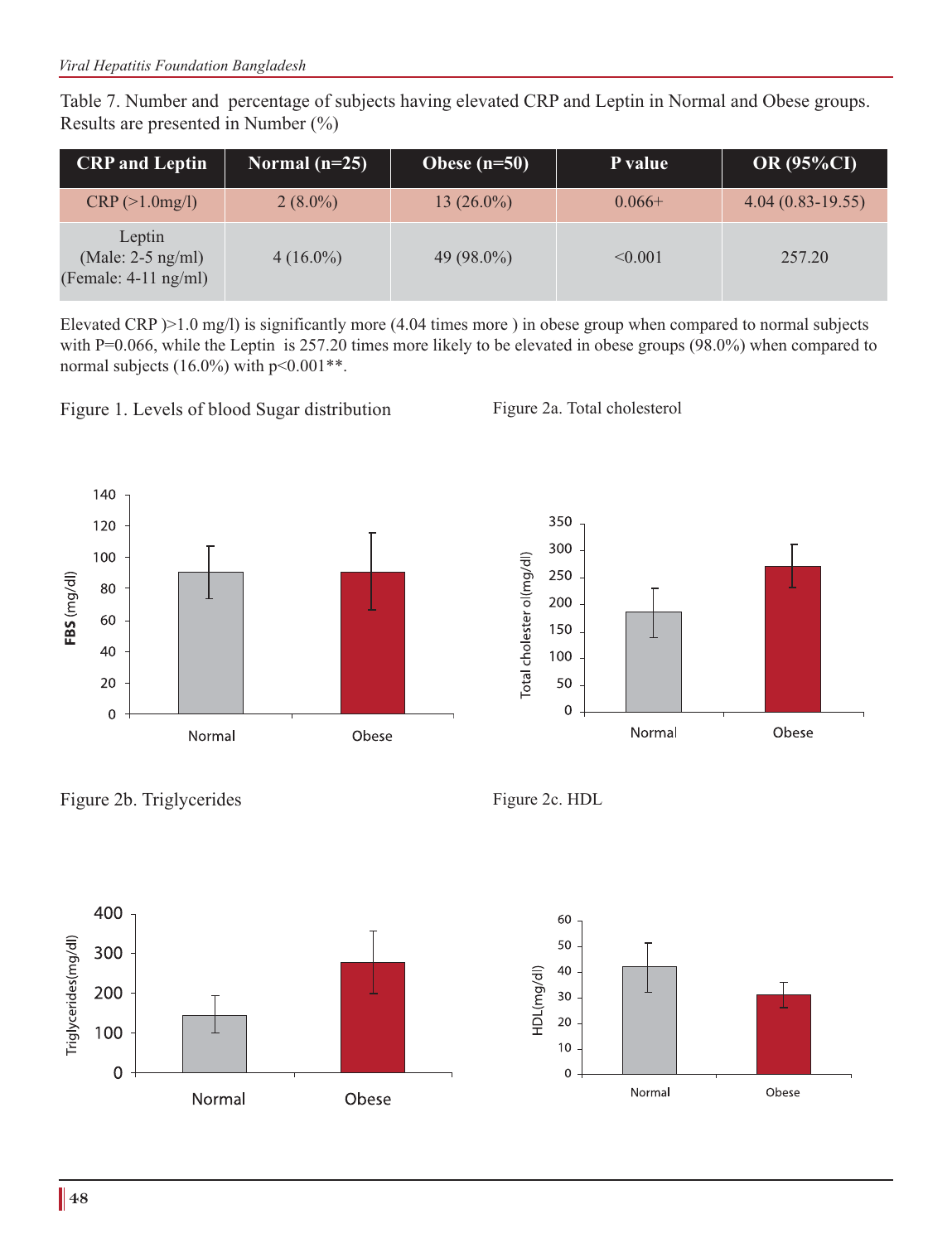## Figure 2d. VLDL Figure 2e. APO-A





Figure 2f. APO-B Figure 2g. LP(a)